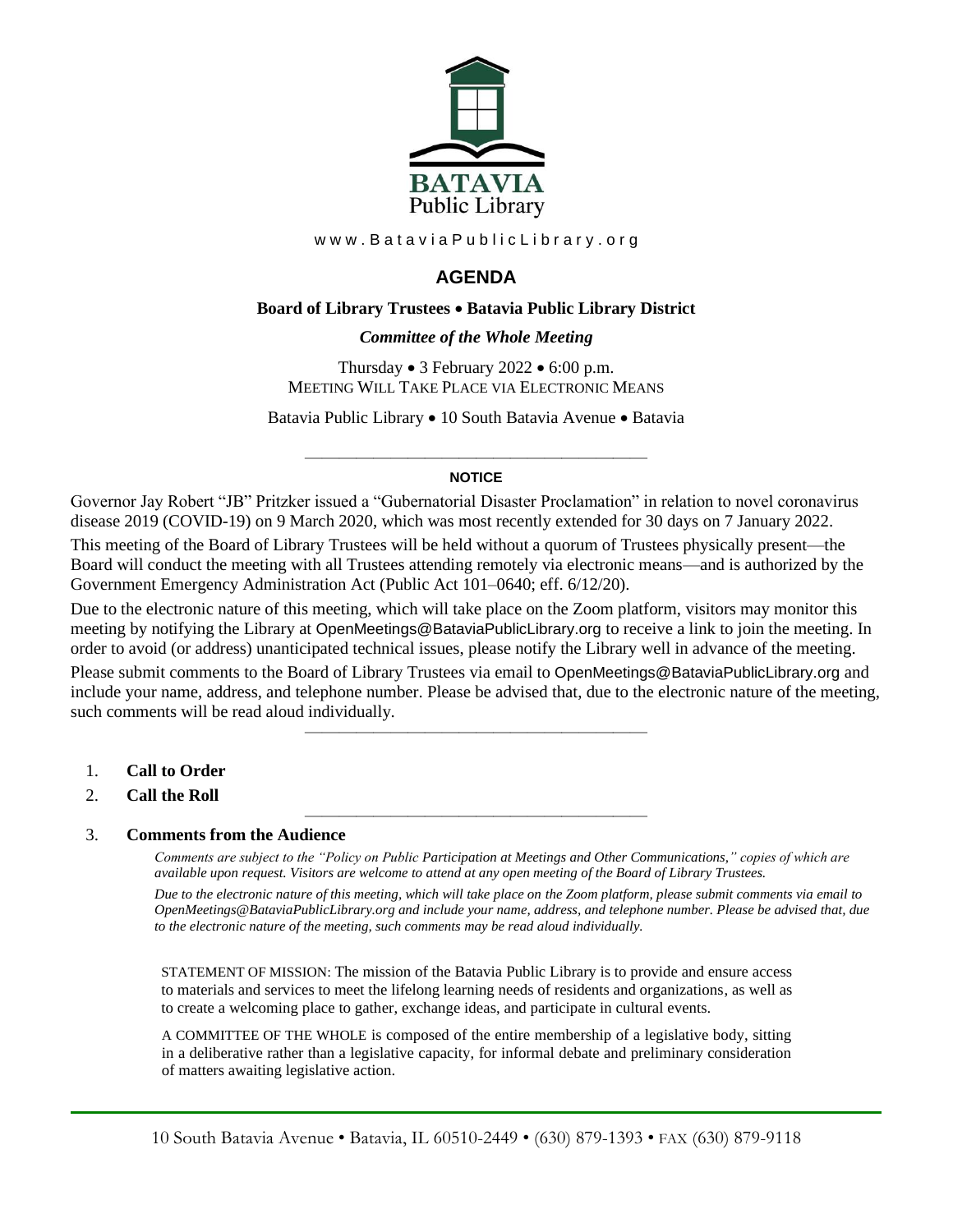4. **Approve the Agenda** {ROLL CALL VOTE}

## 5. **Approve the Minutes**

- a. Committee of the Whole Meeting, Thursday, 4 November 2021 {ROLL CALL VOTE}
- b. Closed Session, Thursday, 4 November 2021 {ROLL CALL VOTE}
- 6. **457 Prototype Plan** (Old Second Wealth Management | Old Second National Bank) (Standing Committee on Policy) (ACTION ITEM) {ROLL CALL VOTE}

————————————————————

- 7. **Voluntary Employee Benefits** (Global Life Liberty National Division | Globe Life Inc.) (Standing Comittee on Policy) (ACTION ITEM) {ROLL CALL VOTE}
- 8. **New Sign to Market Businesses in Downtown Batavia** (Batavia MainStreet) (Standing Committee on Facilities) (ACTION ITEM) {ROLL CALL VOTE}
- 9. **Code of Ethics of the American Library Association** (Standing Committee on Policy) (ACTION ITEM) {ROLL CALL VOTE}
- 10. **Public Library Trustee Ethics Statement** (Standing Committee on Policy) (ACTION ITEM) {ROLL CALL VOTE}
- 11. **Succession Plan** (Progress Report 2) (DISCUSSION ITEM)
- 12. **Comments from the Committee of the Whole**
- 13. **A closed session** for "Deliberations concerning salary schedules for one or more classes of employees," as authorized by 5 ILCS 120/2(c)(2) {ROLL CALL VOTE TO ENTER CLOSED SESSION}

————————————————————

{and}

**A closed session** for "Setting … a price for … lease of property owned by the public body," as authorized by 5 ILCS 120/2(c)(6) {ROLL CALL VOTE TO ENTER CLOSED SESSION}

NOTE ON PROCEDURE: In order to enter Closed Session (after the motion is passed), the Host will move all non-participants to the Waiting Room. When the Board leaves Closed Session, the host will allow people in the Waiting Room back to the meeting. ————————————————————

- 14. **New Salary Schedule and Related Improvements** (Standing Committee on Policy) (DISCUSSION and/or ACTION ITEM) {ROLL CALL VOTE}
- 15. **Flyleaf Bakery Café** (Standing Committee on Policy) (DISCUSSION and/or ACTION ITEM) {ROLL CALL VOTE}

## 16. **Future Agenda Items** (REPORT)

In the absence of separate committee meetings, this report is provided for purposes of information and planning.

————————————————————

a. **Facilities Issues** (Trustee Deitchman, *Chair*)

*The focuses of Facilities Issues are building & grounds, technology, and related policies and services. Such issues generally (but not exclusively) have an internal approach; that is, work is directed to the physical library and its campus.*

- Architectural Services (Master Plan and Concept Design)
- Independent Technology Audit
- Technology Plan
- Walk the Property
- Wi-Fi System
- Annual Schedule of Capital Projects (July–August 2022)
- Proper Storage for Paintings and Other Works of Art when Not on Public Display
- Streetscape Project (City of Batavia): Water Street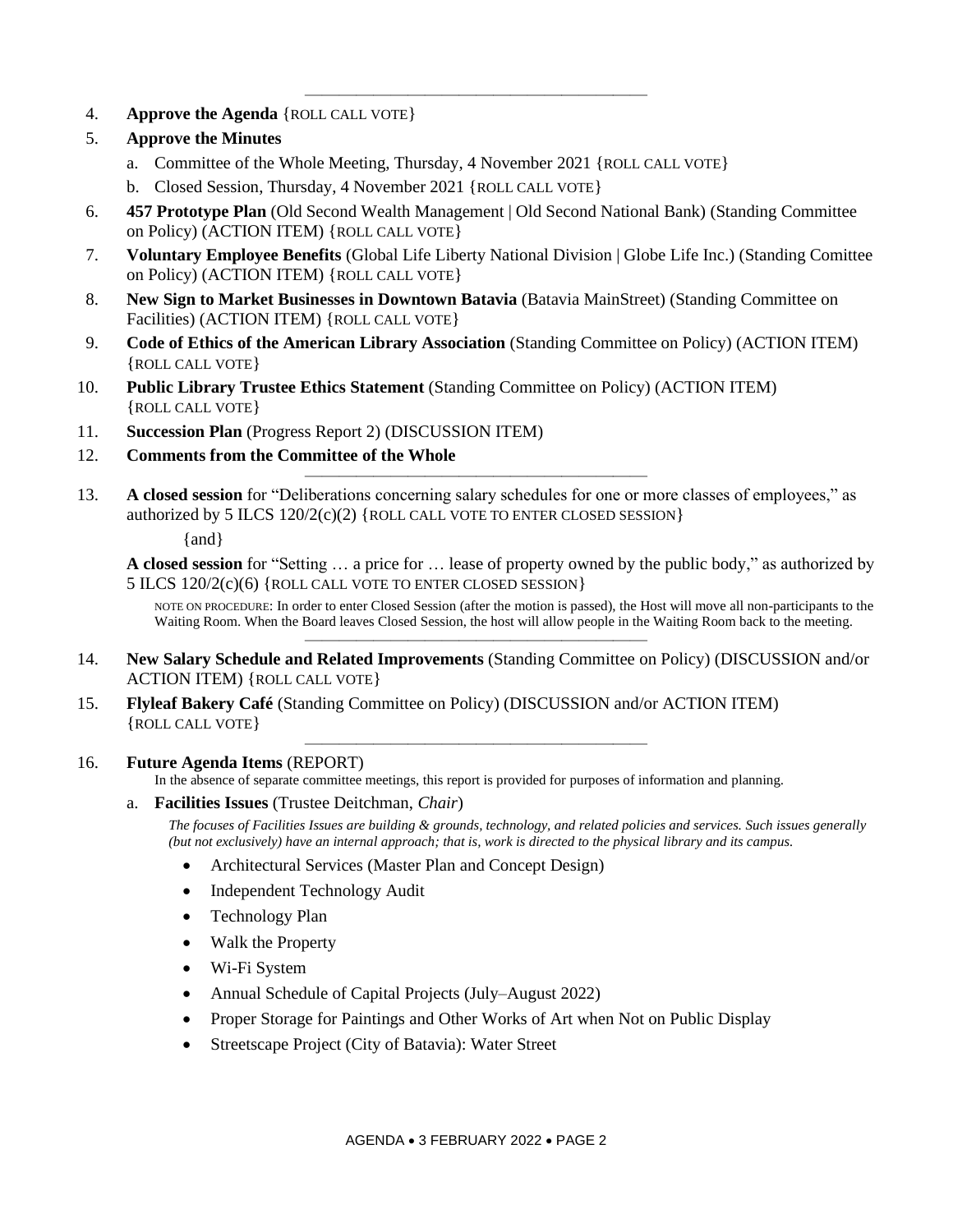### b. **Finance Issues** (Trustee Culotta, *Chair*)

*The focuses of Finance Issues are budget & finance and related policies and services.*

- Note: A schedule of future agenda items is included in the Committee packet for purposes of information and planning.
- Policy on Fines and Fees (March–April 2022)

#### c. **Outreach Issues** (Trustee Larson, *Chair*)

*The focuses of Outreach Issues are marketing & public relations, community engagement, art, and related policies and services, and Recognition as a Library Leader. Such issues generally (but not exclusively) have an external approach; that is, direct service to users and the community.*

- Technology Advisory Group (TAG)
- Policy on Exhibit Spaces, Bulletin Boards, and Literature Racks
- Telephone for Public Use
- Recognition as a Library Leader (April 2023)

### d. **Policy Issues** (Trustee Russo, *Chair*)

*The focuses of Policy Issues are human resources, related policies and services, strategic planning, and general policies.*

- Calls for Action, Media Relations, and Other Communications (March 2022)
- Minimum Wage Law: Transition Plan for Year 4 (February 2022)
- Succession Issues
- Policy on Reference Service (March 2022)
- Standards for Illinois Public Libraries: Review of Standards
- Standards for Illinois Public Libraries: Accessibility of Policy Statements
- Visibility
- Retrospective Review [of the Temporary Closure in Relation to COVID-19 Crisis]
- Bylaws of the Board of Library Trustees
- Policy on Leave of Absence without Pay
- Organizational Identity: Statement of Purpose (Trust & Track Institute) (April 2021)
- Organizational Identity: Statement of Vision
- Cannabis Regulation and Tax Act [410 ILCS 705 et seq.]
- Policy on Reimbursement of Employee Expenses (pursuant to 820 ILCS 115 / 9.5)
- Policy on a Safe and Healthful Workplace
- Self-Appraisal for Board of Library Trustees (April 2022)
- Personnel Complement Detail and Authorized Personnel Strength (June 2022)

— CONTINUED —

————————————————————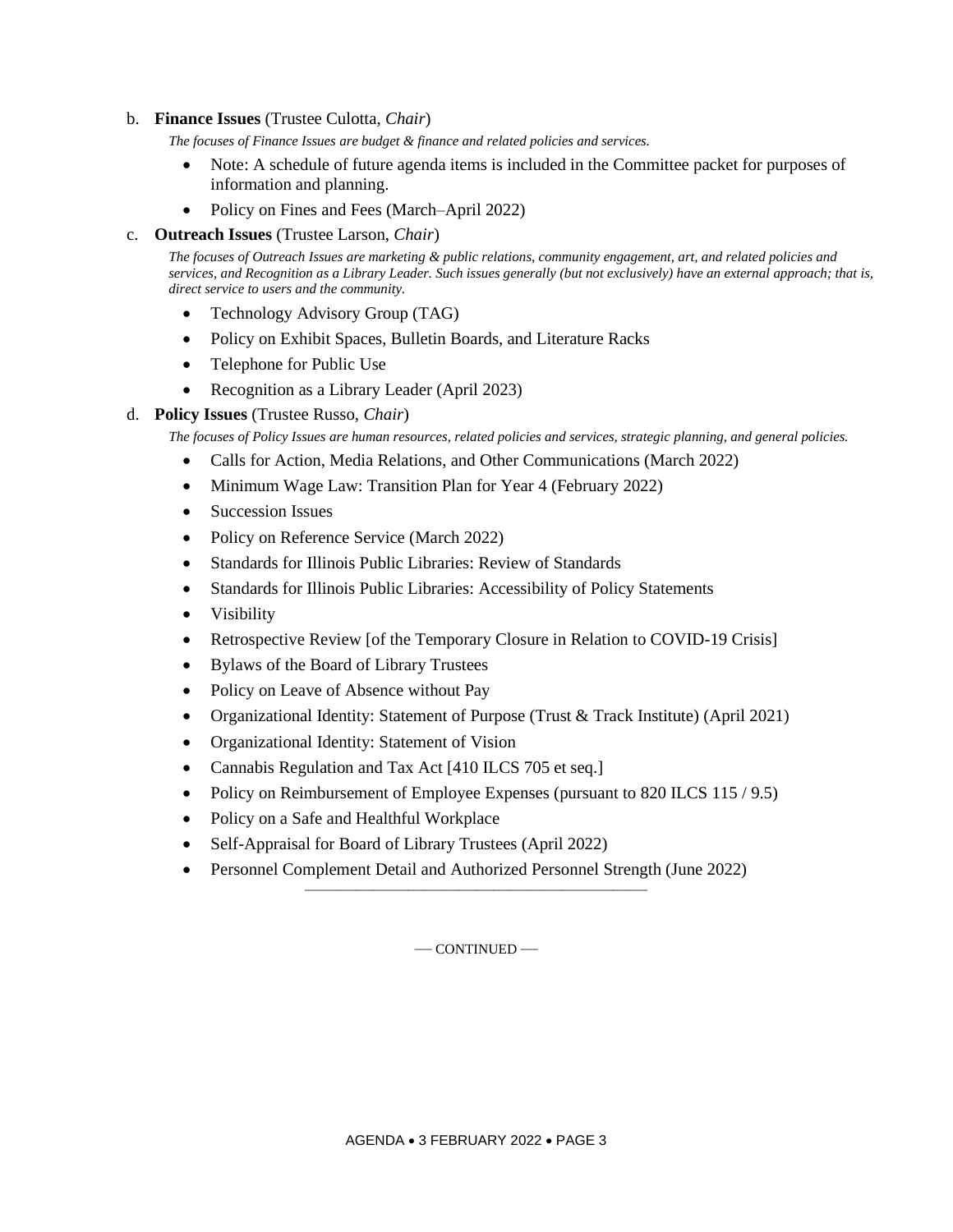17. *Next Meetings or Events*



- *a. PechaKucha Night Batavia, Volume 20, presented by Batavia Public Library and Batavia Park District, will feature "Beauty in Energy: More Fan Favorites" as part of the 2022 Fermilab "Virtual Family Open House" on Thursday, 10 February 2022. Relax. Listen. Talk. Connect.*
- *b. Lincoln's Birthday, Saturday, 12 February 2022, Library Open [I]*
- *c. Board of Library Trustees (Regular Meeting), Tuesday, 15 February 2022, 6:00 p.m., Meeting Will Take Place via Electronic Means*
- *d. Washington's Birthday (Observed) (3rd Monday in February) — official name (5 U.S. Code 6103); also known unofficially as Presidents Day — Monday, 21 February 2022, Library Open [F]*
- *e. Casimir Pulaski's Birthday (Observed) (1st Monday in March), Monday, 7 March 2022, Library Open [I]*
- *f.* {NEW} *Read Across America Day, Wednesday, 2 March 2022 — annual event on or near March 2, the birthday of Dr. Seuss*
- *g. Board of Library Trustees (Committee of the Whole Meeting), Thursday, 3 March 2022, 6:00 p.m., Meeting Will Take Place via Electronic Means*
- *h. Daylight Saving Time Begins at 2:00 a.m. (2nd Sunday in March), Sunday, 13 March 2022*
- *i. Board of Library Trustees (Regular Meeting), Tuesday, 15 March 2022, 6:00 p.m., Meeting Will Take Place via Electronic Means*
- *j. Freedom of Information Day, Wednesday, 16 March 2022 — annual event on or near March 16, the birthday of James Madison (1751–1836), who is widely regarded as the Father of the Constitution and the foremost advocate for openness in government*
- *k. National Library Week (65th Annual Observance, 1958–2022, yet only the 64th anniversary), Sunday– Saturday, 3–9 April 2022 — to celebrate libraries and librarians and the pleasures and importance of reading, and invite library use and support — 2022 Theme: "Connect with Your Library"*